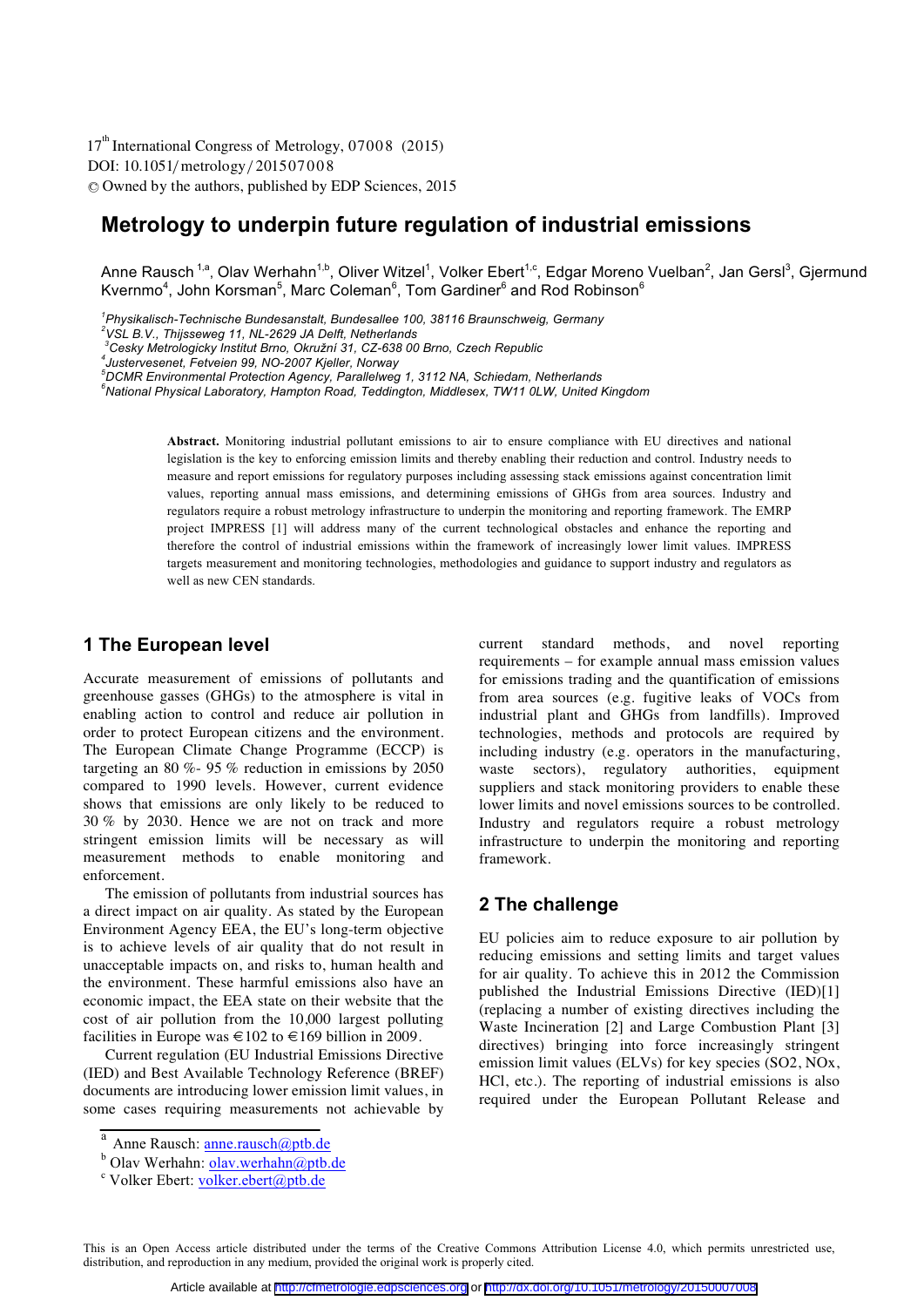Transfer Register (E-PRTR), which requires reporting of total mass emissions of key pollutants.

In addition, the specific reduction in the emission of greenhouse gases GHGs is a key goal in the EU's policy to tackle climate change. The reduction of CO2 emissions is mainly addressed through the European Emissions Trading Scheme. However, industrial emission of methane to air, a key GHG species, is mainly from area sources such as landfills in the waste sector and fugitive leaks in the energy sector. Industrial emissions arise from both point (e.g. stack) and area (e.g. landfill) sources which present different measurement issues and governing regulation.

For stack emissions the EU requires plant operators to report data which are traceable to Standard Reference Methods (SRMs). The Commission mandated the Comité Européen du Normalisation (CEN) under Technical Committee (TC) 264 to develop SRMs for the species referred to within the IED. However, whilst the regulatory framework is sound most of the SRMs were produced many years ago and there is mounting evidence that they may no longer be suitable for enforcing recent (i.e. IED) and upcoming emission limit values. The required monitoring uncertainty is given in the IED and is expressed as a percentage of emission limit value, hence, as ELVs decrease so do the required uncertainties. For example, the IED stipulates that the monitoring uncertainty requirement for SO2 is  $\pm 10\%$ , k = 1, hence, as the ELV at a waste incinerator is 19 ppm the required uncertainty is  $\pm 1.9$  ppm, whereas recent work has shown that accredited stack monitoring service providers can deviate by as much as 6 ppm [4]. Such uncertainty has a compounding effect since the role of the stack monitoring organisation is two-fold in that in addition to testing for compliance they must also carry out a series of parallel measurements in accordance with EN 14181 [5] in order to calibrate incumbent on-line plant operator installed instrumentation that demonstrates compliance for the remainder of the year. Consequently, the accuracy of all continuous emission monitor (CEM) systems across the EU (also referred to as automated measuring systems – AMS) is dependent on the SRM and how well it is followed. The existence of such issues is beginning to be more formerly debated within the community since, at the 22nd CEN plenary meeting on 23/24 May 2012, the issue was raised by several Member States under "Assessment of current SRM to meet stricter limit values" [6].

As stated above, area source emissions are also an important part of the industrial emissions problem. Area sources make a significant contribution to greenhouse gas (GHG) emissions, for example, waste (e.g. landfill) contributes 30 % of all methane emissions across Europe and fugitives (e.g. oil refineries via small leaks in flanges / pipework etc.) a further 19 % [7,8]. Furthermore, area sources are moving even further up the political agenda as many Member States are considering exploiting shale gas reserves, where the public are sure to demand robust reassurance and frequent monitoring to demonstrate negligible environmental impact. One example of mitigation of area source emissions is that the European

Commission is in the process of producing a Best Available Technique Reference (BREF) document and BAT Conclusions to cover the oil and gas industry. However, due to their nature, area sources are difficult to measure and there are no CEN standardised methods for area source emissions quantification and validation data is relatively sparse. Consequently, enforcing BREF / directive requirements in the area sources sector is going to prove very difficult if these issues are not addressed.

With regard to proficiency testing, state of the art in the majority of member states is to send out reference materials in 'blind' testing (e.g. gas cylinders, dust simulants etc.). The key issue here is that this only tests analytical proficiency not sampling proficiency, which is a key element of the SRM. An example of an unresolved issue is with respect to dust measurement. As for gaseous species, dust is monitored by CEM systems (often crossstack optical measurements on the principle of opacity) that must be calibrated in accordance with EN 14181 following the dust SRM, EN 13284-1 [9]. Recent results have shown deviations from scheme participants of up to 50 % of assigned value [10], whereas the SRM stipulated uncertainty in weighing is  $2.5\%$ , k = 1. Hence, validated facilities are needed if sampling proficiency is to be measured and if we are to understand if the sampling procedure of an SRM is still fit for purpose

Many CEM systems are not fitted with flow monitors, and there are relatively few continuous flow monitors. State of the art in flow measurement is currently represented by the recently developed stack flow methods for continuous and reference measurements developed by CEN TC 264 WG23 (convened by NPL). The validation study for these standards [ref CEN VDI reports] showed there is a significant impact on the flow measurements from the flow conditions in the stack (flow stability, flow inhomogeneity and the flow profile). In addition there were unexplained differences between different measurement techniques, leading to uncertainties that can be higher than the required  $2.5\%$  for annual mass emission data under the emissions trading scheme.

Remote sensing techniques offer an opportunity to address many of the described issues and advance beyond the current state of the art of emissions factors / point measurements, however, as described above, there is a pressing need for standardisation and case studies to provide fully characterised validation data to facilitate uptake.

### **3 The project**

The EMRP-project IMPRESS ("Metrology to underpin future regulation of industrial emissions") brings together experts from many European countries combining their years of experience in sensitive measurement techniques and sampling, to provide a comprehensive study on how to monitor industrial emissions now and in the future.

This project aims to enhance the measurement possibilities for emissions of criteria pollutants with lower emission limit values and uncertainties unachievable with current SRMs. Within the project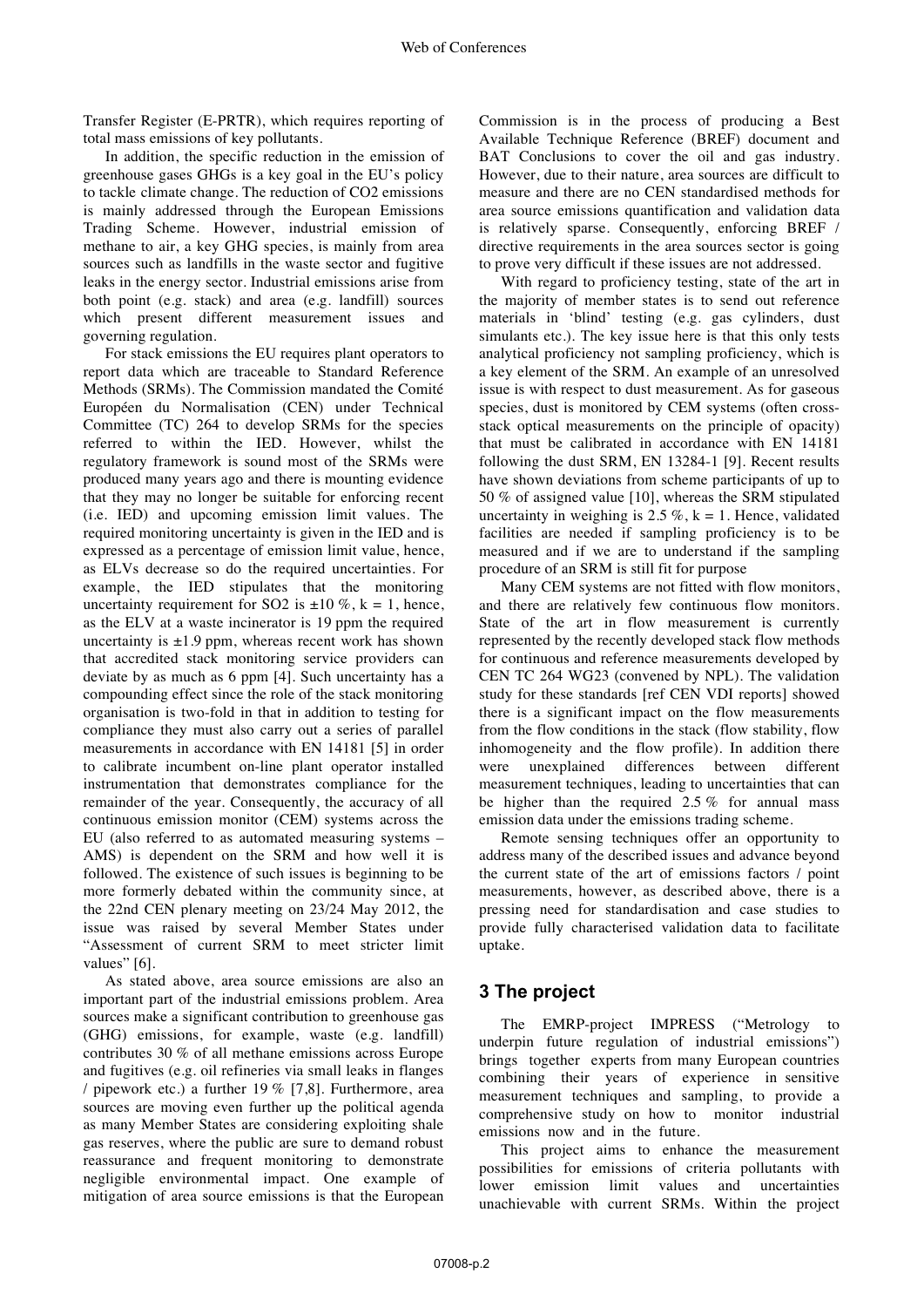protocols are developed and testing is carried out to support the development of techniques with near-future potential to replace existing SRMs with improved capabilities.

After the existing proficiency scheme data is analysed, what will promote a better understanding of the current performance of the European Stack testing industry, the performance of new techniques (e.g. Tuneable Diode Laser Absorption Spectroscopy as described in [12] and ref. therein) to provide improved capabilities beyond current state of the art will be investigated. As well the capabilities of the existing SRMs to meet the stricter requirements now in place will be evaluated and new protocols for improved monitoring methods which will be taken forward into CEN standardisation to extend the range of available methods will be developed. Also national facilities able to test sampling proficiency of SRMs and stack testing organisations will be constructed and validated. These facilities will also extend the state of the art by providing new capabilities within NMIs to support instrument development.

Advancements in flow and mass emission measurements will be achieved by providing enhanced techniques and capabilities to determine measurement uncertainties. To provide new understanding on the sources of uncertainties in typical stack measurement configurations a CFD model to assess uncertainties in flow measurement will be developed. This work will extend the state of the art currently available within the CEN standards. Sophisticated methods for uncertainty analysis for annual mass emission calculations and a model of the annual mass emission determination process (flow and concentration measurements), providing new insight into the sources of uncertainties in reporting mass emissions will be developed and the use of surrogate parameters to improve uncertainties will be tested. Especially the project will focus on a harmonised approach across Europe by providing new methods and guidelines to enable industry to report uncertainties in annual mass emission values.

By means of area sources the project aims to support the development of measurements within Europe by providing validation of techniques and developing robust protocols to feed into the CEN standards. The project partners will develop facilities to provide simulated area source emissions to enable area source measurement methods to be assessed and to support the development of new techniques. These facilities will themselves be extensions to the state of the art, but in addition they will support and enable the extensions beyond the state of the art of measurement techniques and methods by providing a means to validate new techniques. The test facilities developed will be used to assess the performance of the DIAL technique, TDLAS open path instrumentation and infrared imaging cameras, providing a demonstration of the extent to which they extend the state of the art. A field trial will be used to demonstrate the performance capabilities of these techniques.

## **4 Summary**

The EMRP project IMPRESS ("Metrology to underpin future regulation of industrial emissions") [1], which started in 2014, addresses metrology needs in stack emissions monitoring, annual mass emission reporting and area source emission quantification. It aims to enhance the measurement possibilities for emissions of criteria pollutants with lower emission limit values and uncertainties unachievable with current SRMs. In particular, laser-based techniques have reached such a technical maturity that their use in an industrial environment has become realistic. Also developing test facilities within the European NMI community to test and validate methods and to support the development of next generation monitoring methods will be a scope of the project. Furthermore it will develop improved approaches to determining the uncertainties in flow measurement and in annual mass emission values and provide protocols and methodologies for measuring and monitoring emissions from area (including fugitive sources), including the emissions of GHGs. The project will support the establishment of a robust metrology infrastructure to underpin the new monitoring and reporting framework Industry and regulators desperately require.

## **Acknowledgement**

The EMRP is jointly funded by the EMRP participating countries within EURAMET and the European Union.

### **References**

- 1. http://projects.npl.co.uk/impress/
- 2. Directive 2010/75/EU of the European Parliament and of the Council of 24 November 2010 on industrial emissions (integrated pollution prevention and control). OJ EU L334: 17-119
- 3. Directive 2000/76/EC of the European Parliament and of the Council of 4 December 2000 on the Incineration of Waste. OJ C L332: 91-111
- 4. Directive 2001/80/EC of the European Parliament and of the Council of 23 October 2001 on the Limitation of Emissions of Certain Pollutants into the air from Large Combustion Plants. OJ C L309: 1-  $21$
- 5. R. Robinson, M. Coleman, M. Williams, R. Elliott, M. Clack, A. Curtis, Validation of an Alternative Method for the Measurement of SO2 Emissions using Instrumental Methods, NPL Report AS26, June 2008
- 6. EN 14181:2004, Stationary source emissions. Quality assurance of automated measuring systems
- 7. CEN / TC 264 N 2036, CEN Plenary, 23/24 May 2012, London, UK